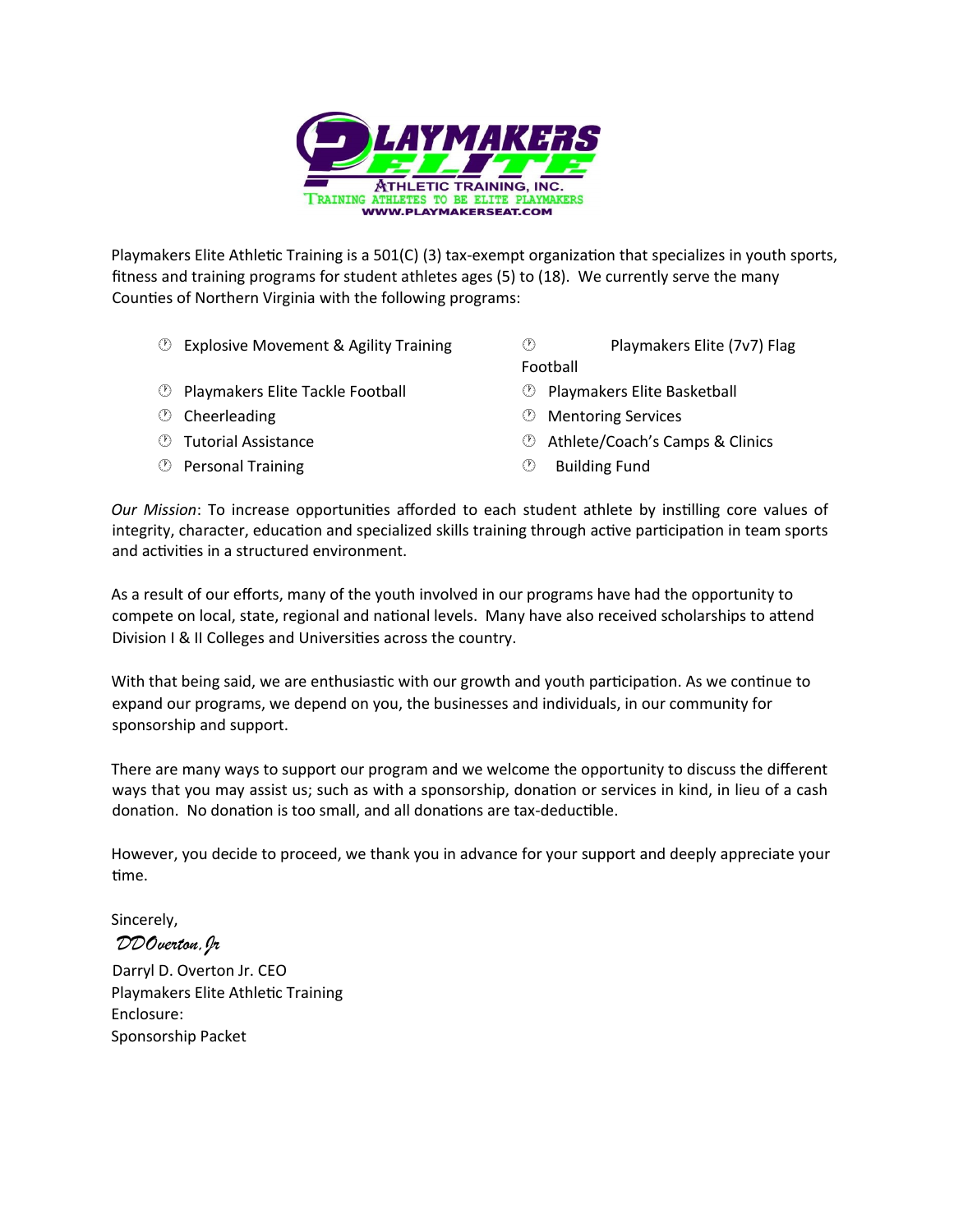# **Sponsorship/Donation Form**

Please include this form with your payment

| City, State, Zip Code:                                                                                                                                                                                                         |  |
|--------------------------------------------------------------------------------------------------------------------------------------------------------------------------------------------------------------------------------|--|
|                                                                                                                                                                                                                                |  |
| Email Address:                                                                                                                                                                                                                 |  |
| Program: and the contract of the contract of the contract of the contract of the contract of the contract of the contract of the contract of the contract of the contract of the contract of the contract of the contract of t |  |
| Athlete:                                                                                                                                                                                                                       |  |

### **Please Select Appropriate Option**



\*For those selecting the sponsor option please e-mail a logo (.jpg file) to info@playmakerseat.com Please make checks payable to: **P**laymakers **E**lite **A**thletic **T**raining Inc or **PEAT** Mail To: Playmakers Elite Athletic Training Inc

9003 Fox Lair Drive Burke, VA 22015

**PayPal** send to **Family & Friends**

### **playmakerseliteat@yahoo.com**

 When your contribution is received, we will send you a verification of receipt and/ or a Tax Deductible receipt. If you have questions or need more information, please contact the Resource Manager at: info@playmakerseat.com. To learn more about us, please visit our website at: [http://playmakerseat.com](http://playmakerseat.com/).